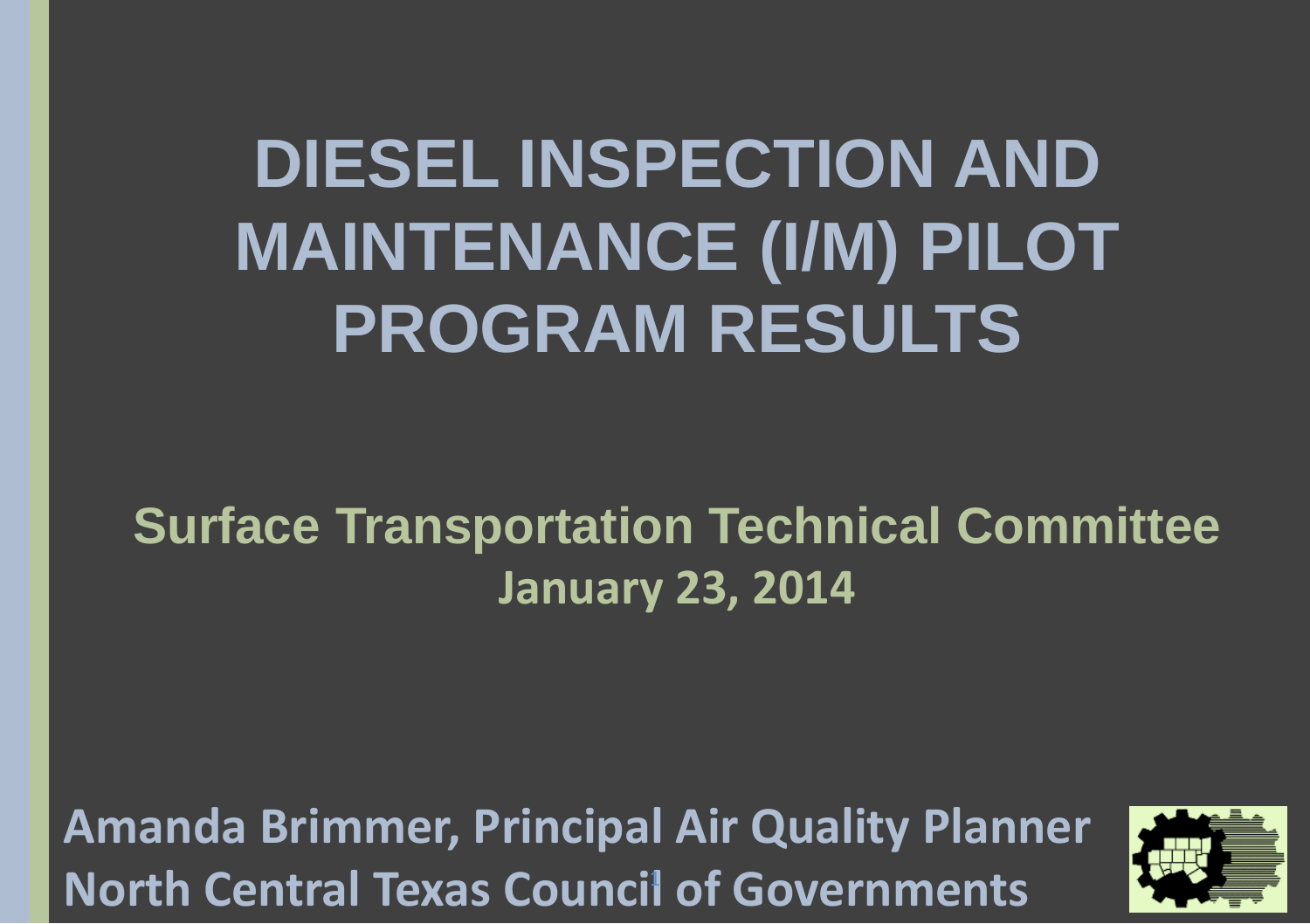# **[DIESEL INSPECTION AND MAINTENANCE \(I/M\)](http://tti.tamu.edu/)  Need For Testing**

**Currently no emissions testing for diesel vehicles in Texas**



**Medium-Duty Vehicles = 8,501 – 14,000 lbs GVWR Heavy-Duty Vehicles ≥ 14,001 lbs GVWR** 

**2012 On-Road NOx Emissions Inventory On-Road Emissions = 181 tons per day (tpd) NOx Source: Texas Commission on Environmental Quality (TCEQ)** 

**2**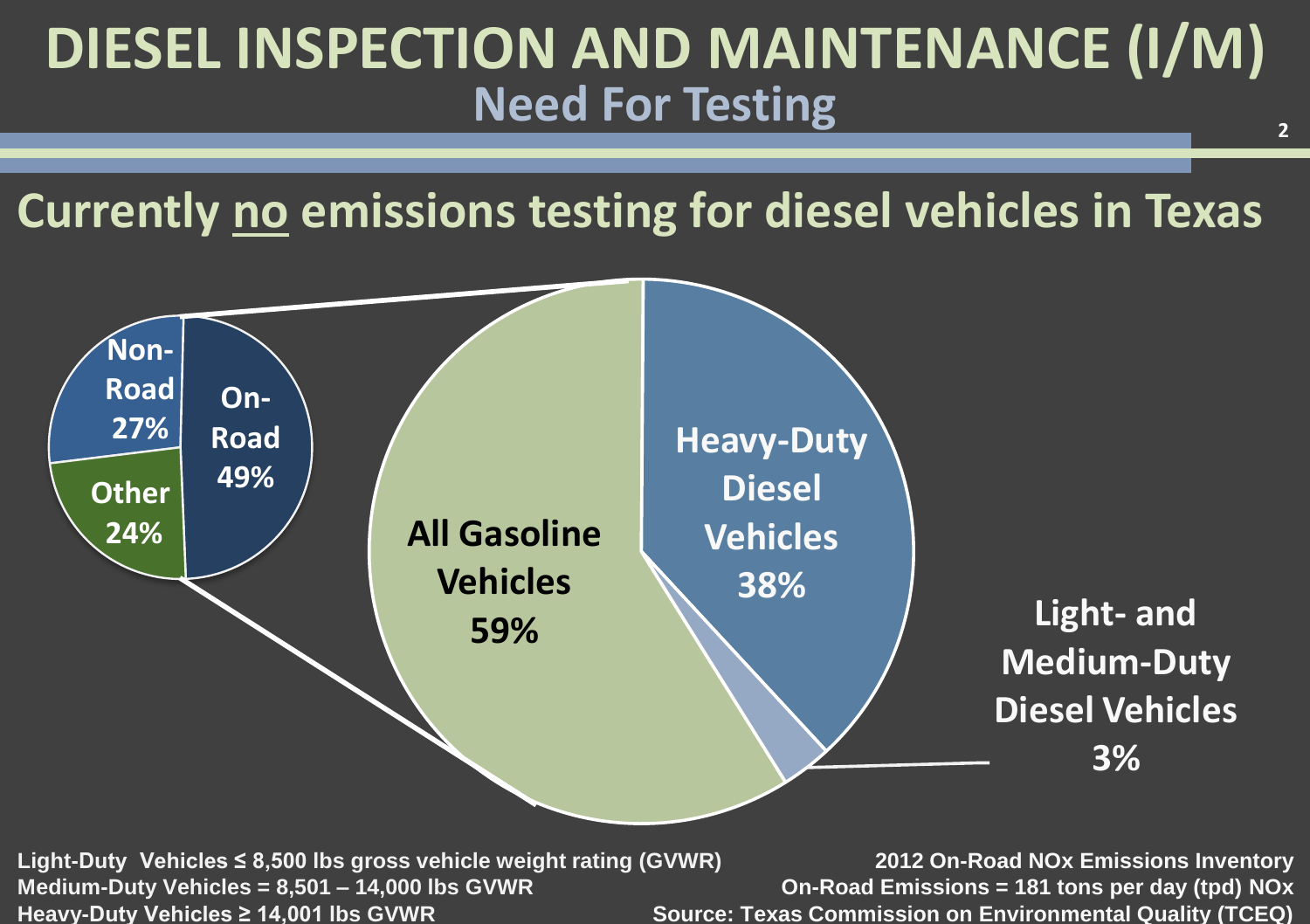# **[DIESEL I/M PILOT PROGRAM](http://tti.tamu.edu/)  Project Purpose**

**Investigate a heavy-duty diesel vehicle (HDDV) I/M Program for the Dallas-Fort Worth (DFW) region Characterize NO<sub>x</sub> emissions from HDDVs through on-site pilot testing study Assess data, validity, and implications for HDDV I/M or screening programs**





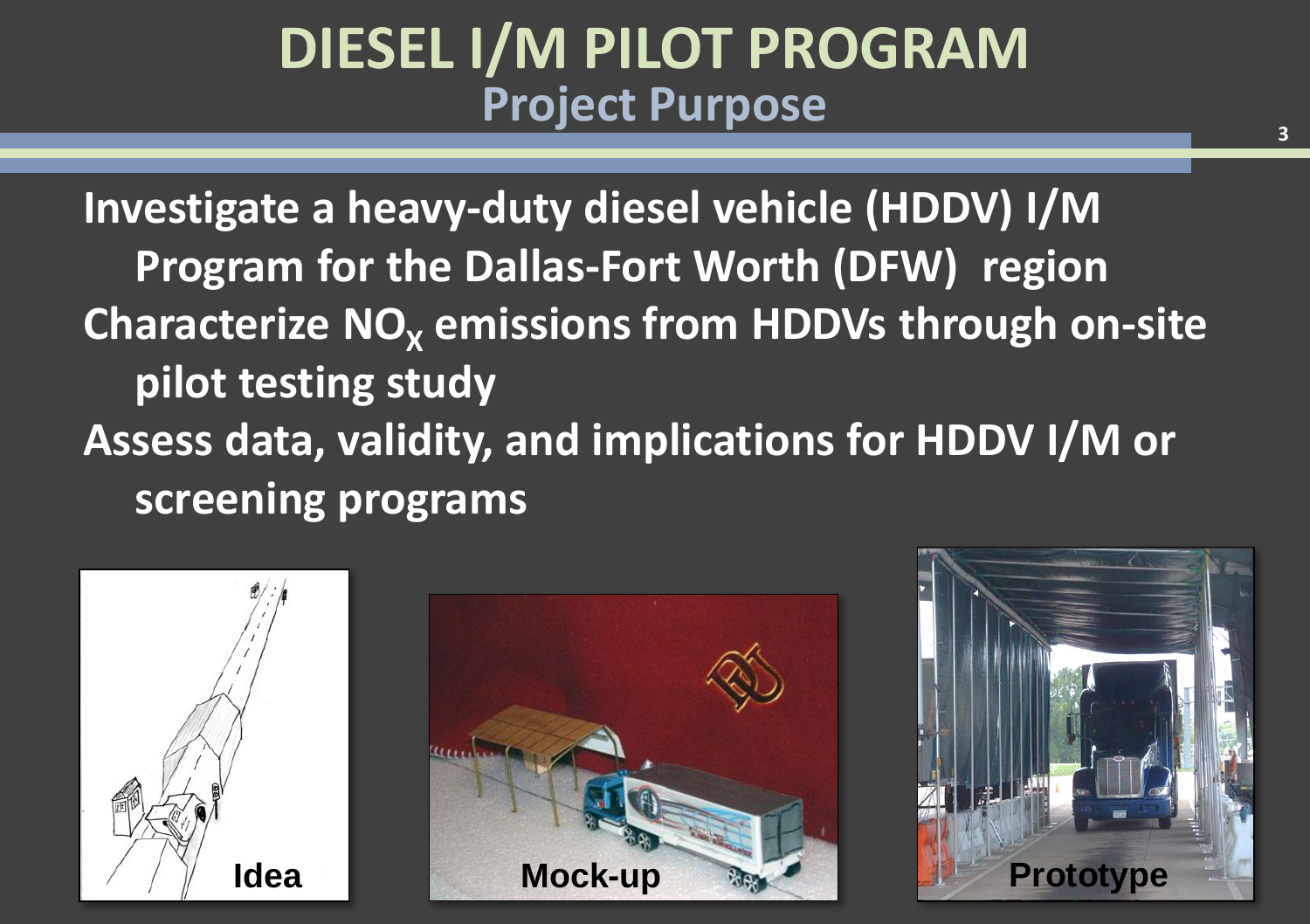# **[DIESEL I/M PILOT PROGRAM](http://tti.tamu.edu/)  Partners**

**North Central Texas Council of Governments (NCTCOG) Texas A&M Transportation Institute (TTI) Texas Department of Motor Vehicle (TxDMV) Texas Department of Public Safety (DPS) Texas Department of Transportation (TxDOT) University of Denver (DU)**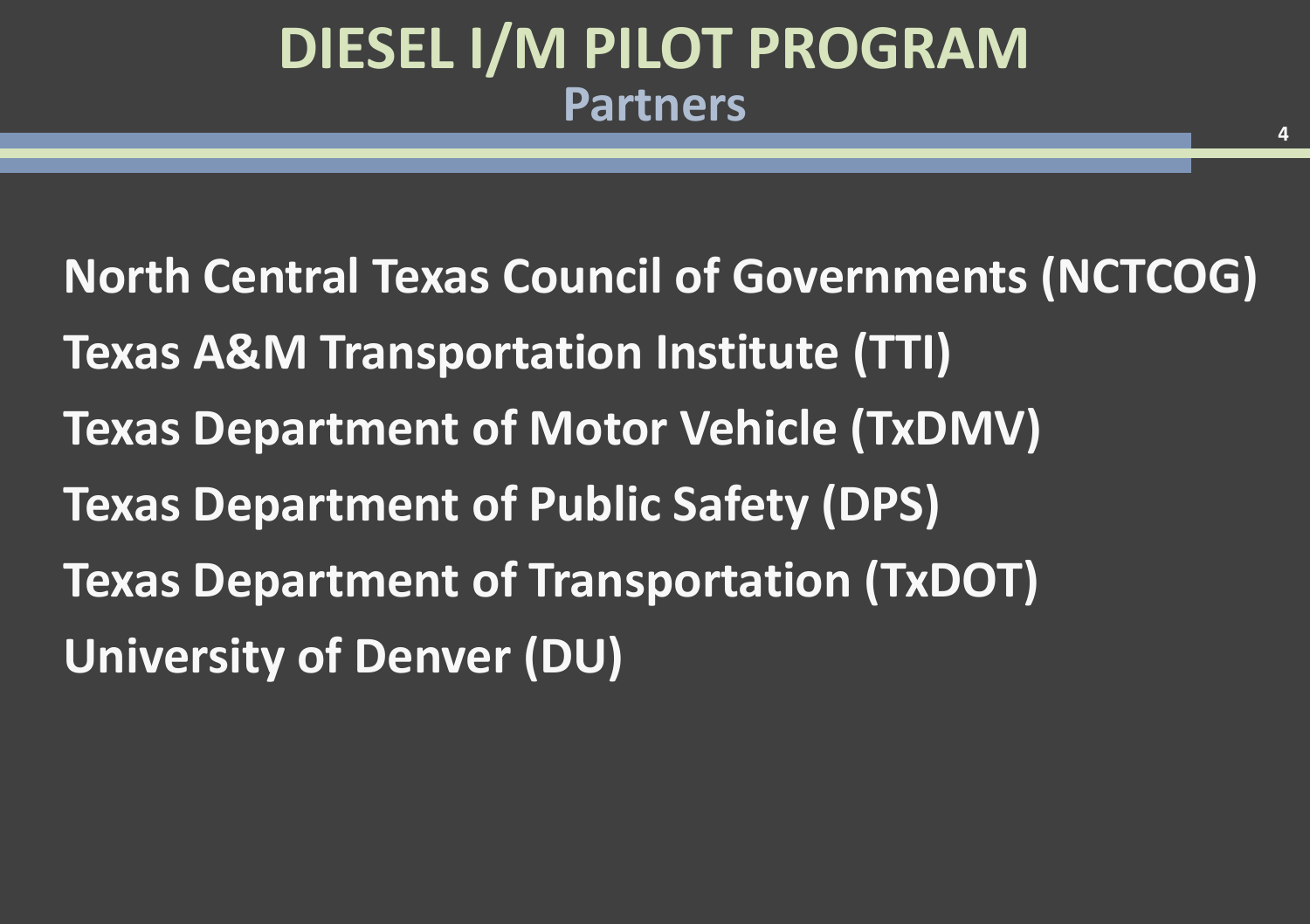# **[DIESEL I/M PILOT PROGRAM](http://tti.tamu.edu/)  Site Selection**

#### **Location**

**New Waverly Weigh Station (NWWS), Northbound I-45 Timeline June 11-22, 2012 Vehicles Tested ~1,500 long-haul HDDVS Most headed for DFW 10 Control Vehicles Validated via Portable Emissions Monitoring System (PEMS)** 

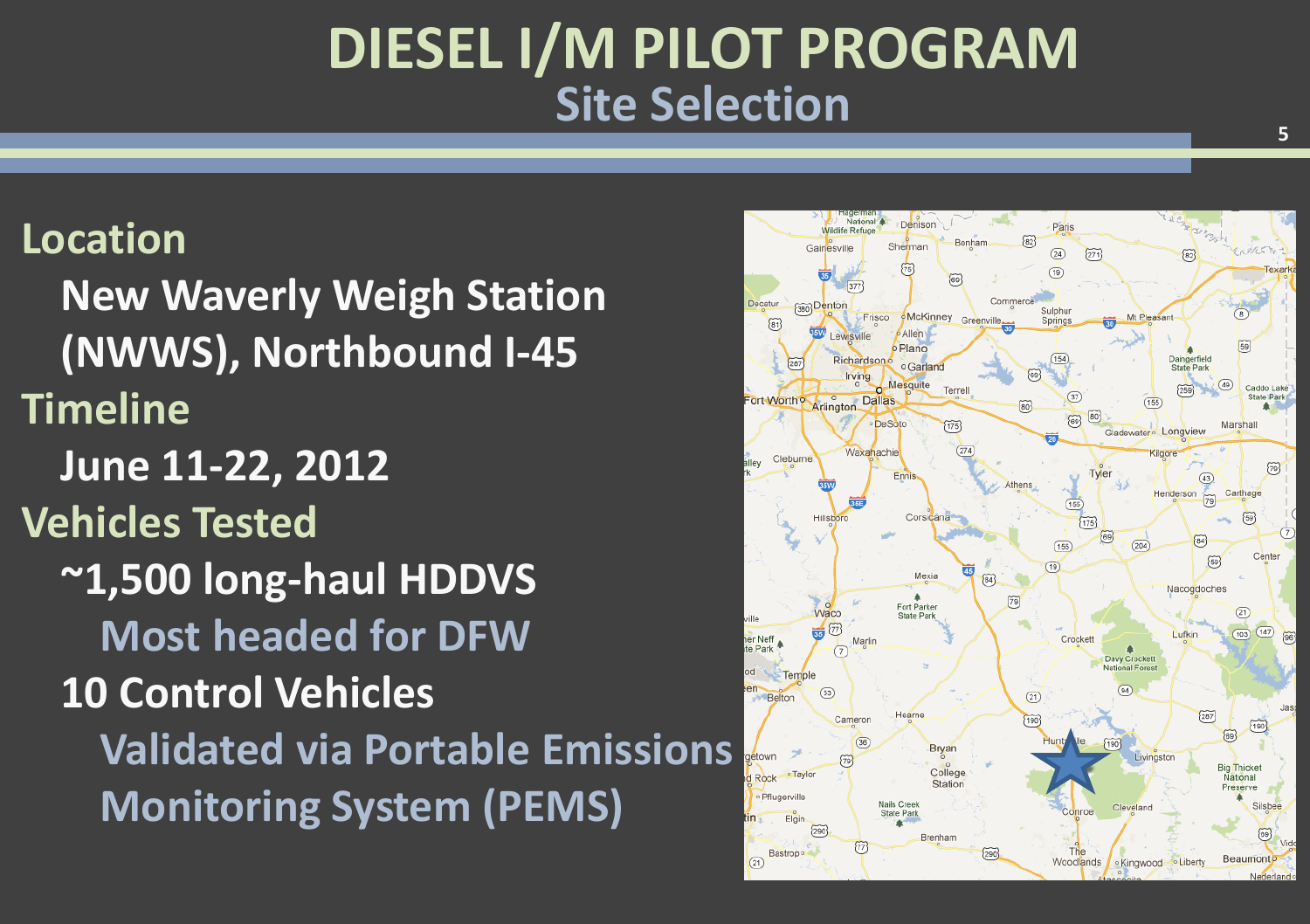# **[NEW WAVERLY WEIGH STATION](http://tti.tamu.edu/) Site Features**

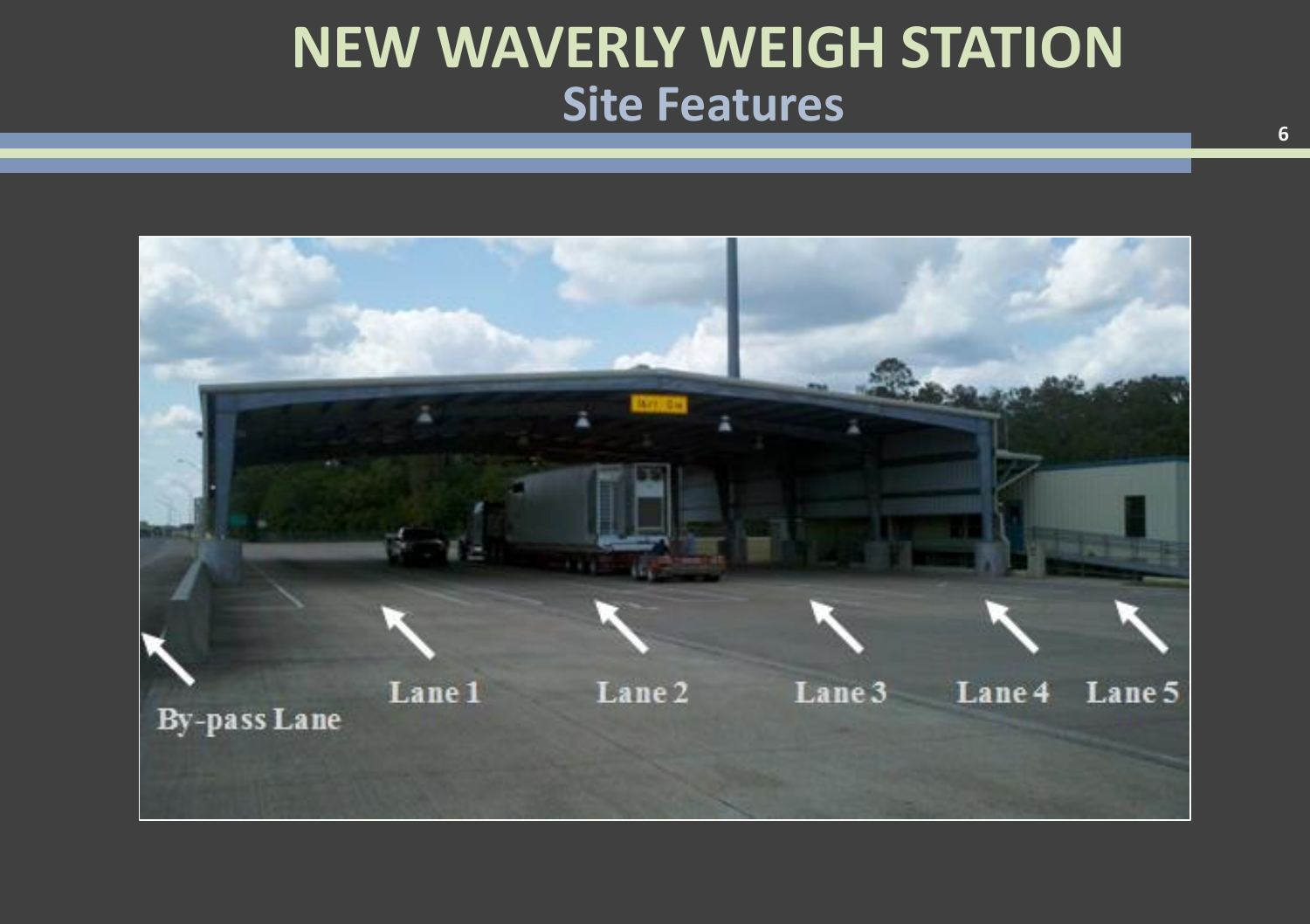## **[SHED PROTOTYPE](http://tti.tamu.edu/) Test Setup**

**Streamlined Heavy-Duty Emissions Determination (SHED) prototype**



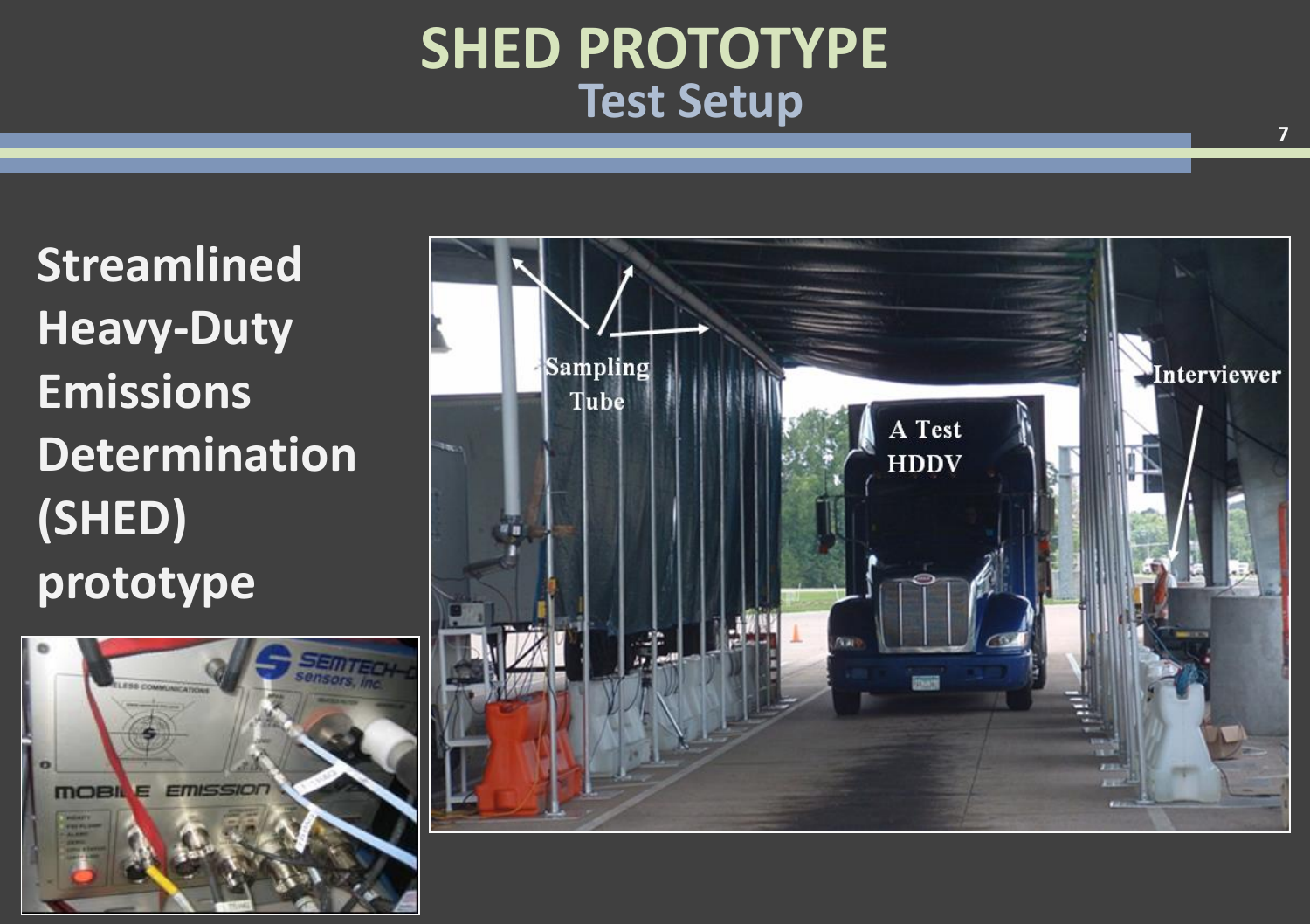# **[DIESEL I/M PILOT PROGRAM](http://tti.tamu.edu/)  Fleet Model Year Analysis**

**License plate data from TxDMV and five other states**

**Model year distribution for TX vehicles very similar to statewide** 



**8**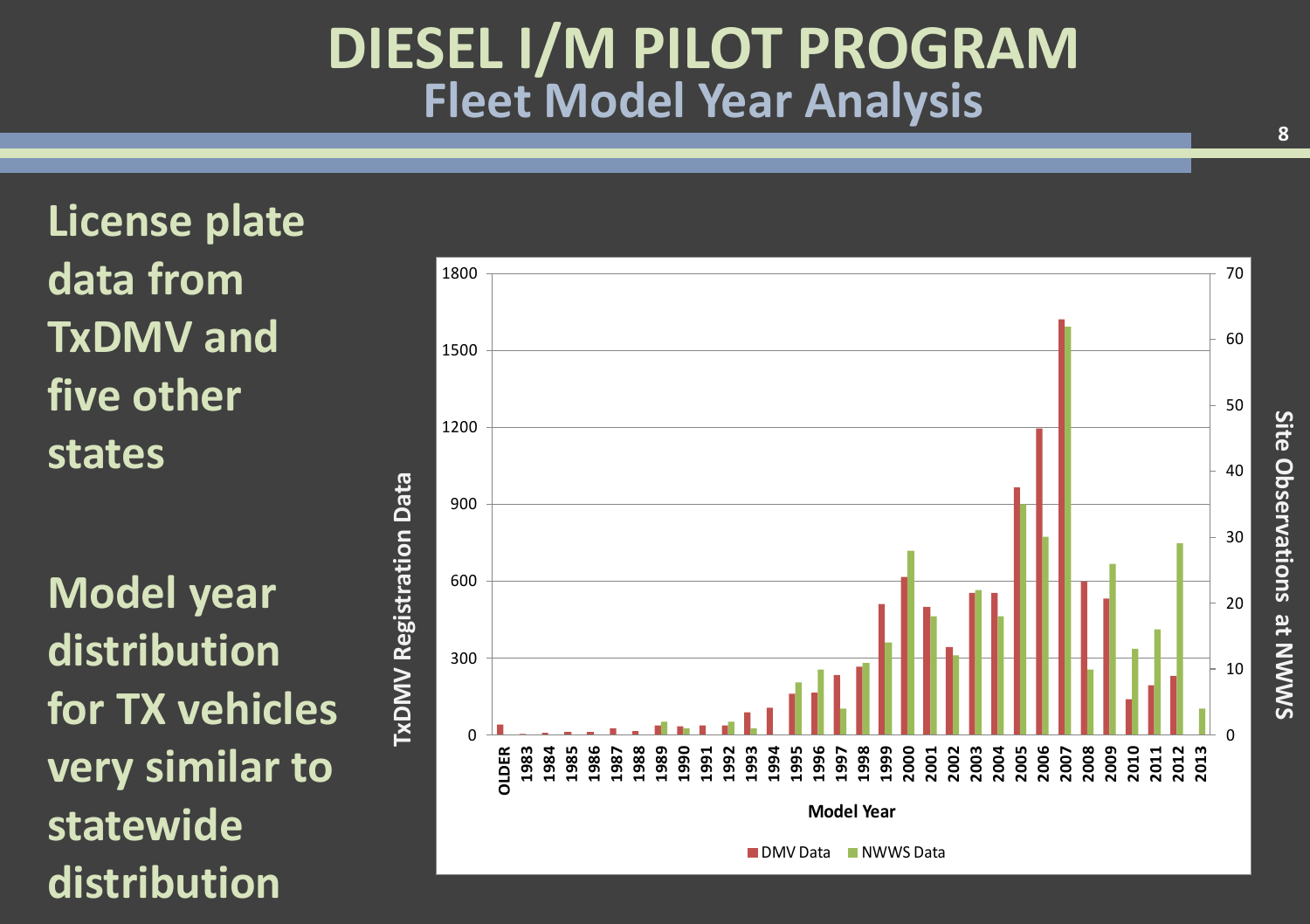### **[SHED DATA ANALYSIS](http://tti.tamu.edu/) Testing Methodology Correlation and Results**

**9**



Model Year **HDDV Model Year**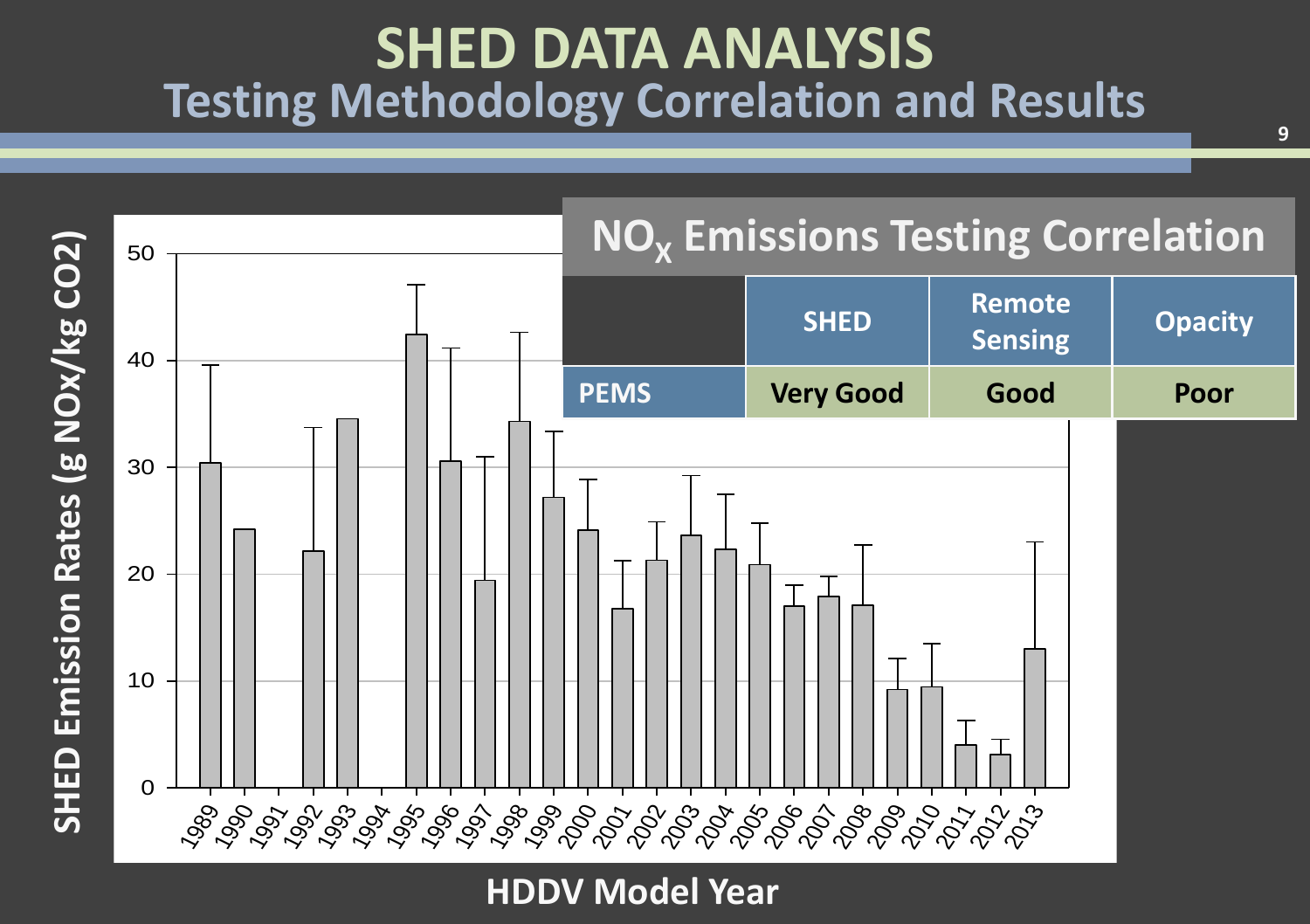# **[SHED DATA ANALYSIS](http://tti.tamu.edu/) Vehicle Identification for High Emissions of NO<sup>X</sup> <sup>10</sup>**

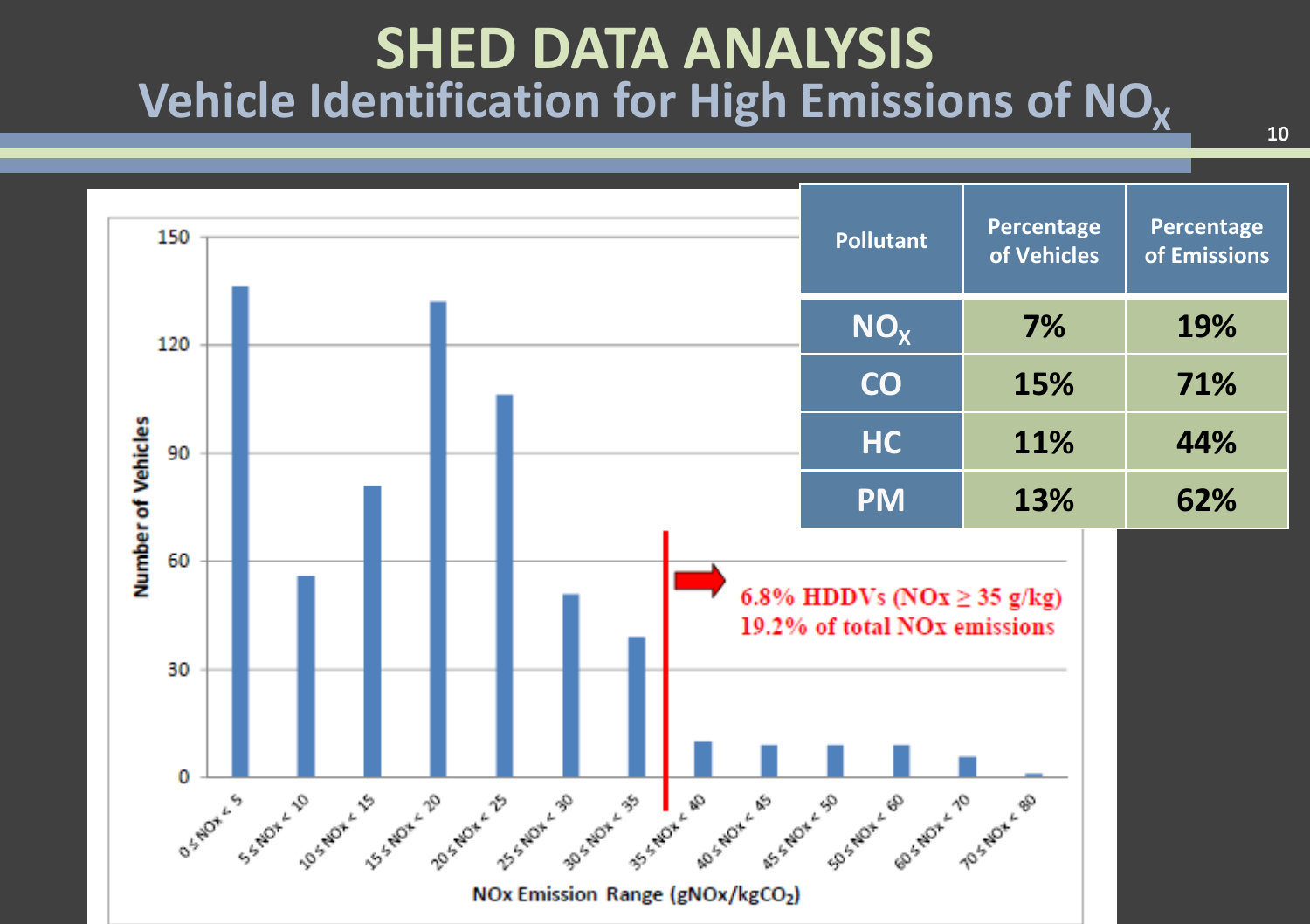## **[DIESEL I/M PILOT PROGRAM](http://tti.tamu.edu/)  Next Steps – Future for SHED Technology**

#### **SHED: Viable HDDV I/M Technology**

#### **Benefits and Other Applications**

**"Clean screening" for fleet** 

**Can capture both intra- and inter-state vehicles Compliance check for advance emissions control technology Evaluation of alternative fuels and technologies**

#### **Identified Next Steps**

**Engage the US Environmental Protection Agency (EPA) Seek guidance to be able to claim emissions credits for diesel Optimize SHED technology and operations Establish appropriate cut-points Utilize data collected for MOVES model refinement**